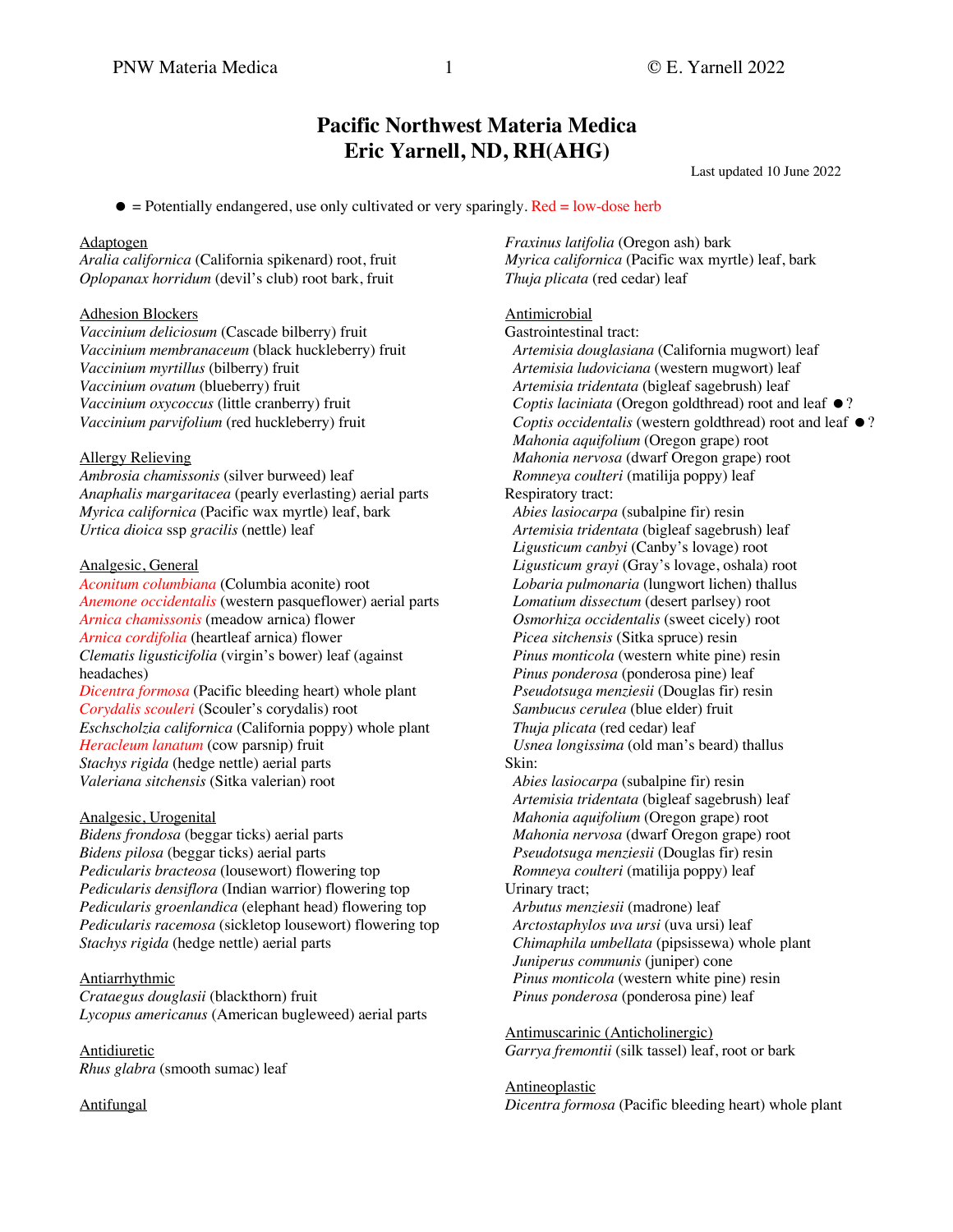# PNW Materia Medica 2 © E. Yarnell 2022

*Mahonia aquifolium* (Oregon grape) root *Mahonia nervosa* (dwarf Oregon grape) root *Taxus brevifolia* (Pacific yew) needle, (bark ●)

**Antisecretory** *Garrya fremontii* (silk tassel) leaf, root or bark

## Antitussive

*Adiantum pedatum* (maidenhair fern) fronds *Goodyera oblongifolia* (rattlesnake plantain) whole  $plan$ t $\bullet$ 

*Lysichiton americanus* (skunk cabbage) root *Maianthemum racemosum* (false Solomon's seal) root

## Antiviral, General

*Amelanchier alnifolia* (saskatoon) fruit *Heuchera glabra* (mountain saxifrage) leaf or root *Ligusticum canbyi* (Canby's lovage) root *Ligusticum grayi* (Gray's lovage, oshala) root *Lomatium dissectum* (desert parlsey) root *Osmorhiza occidentalis* (sweet cicely) root *Prunella vulgaris* (heal all) herb *Sambucus cerulea* (blue elder) fruit *Thuja plicata* (red cedar) leaf

## **Astringent**

*Achillea millefolium* (yarrow) flower, leaf *Alnus rubra* (red alder) leaf or bark *Anaphalis margaritacea* (pearly everlasting) aerial parts *Arbutus menziesii* (madrone) leaf *Arctostaphylos uva ursi* (uva ursi) leaf *Aruncus dioica* (goat's beard) leaf, flower *Bidens frondosa* (beggar ticks) aerial parts *Bidens pilosa* (beggar ticks) aerial parts *Bistorta bistortoides* (bistort) root *Fragaria* spp (wild strawberry) leaf, root *Fraxinus latifolia* (Oregon ash) leaf *Gaultheria shallon* (salal) leaf *Geum macrophyllum* (large-leaf avens) aerial parts *Holodiscus discolor* (ocean spray) leaf, flower *Mimulus guttatus* (yellow monkey flower) root *Oemleria cerasiformis* (Indian plum) fruit *Potentilla* spp (cinquefoil) leaf, root *Rhus glabra* (smooth sumac) leaf *Rosa nutkana* (Nootka rose) hips, leaf, flower *Rubus spectabilis* (salmon berry) root, leaf *Rubus ursinus* (wild blackberry) root, leaf *Spiraea douglasii* (hardhack) leaf, flower *Trillium ovatum* (Pacific trillium) root *Vaccinium* spp (huckleberry) leaf

## Bitter

*Artemisia douglasiana* (California mugwort) leaf *Artemisia ludoviciana* (western mugwort) leaf *Artemisia tridentata* (bigleaf sagebrush) leaf *Coptis laciniata* (Oregon goldthread) root and leaf  $\bullet$ ? *Coptis occidentalis* (western goldthread) root and leaf  $\bullet$ ? *Fraxinus latifolia* (Oregon ash) bark *Grindelia* spp (gumweed) flower bud

*Humulus lupulus* (hops) strobile *Iris missouriensis* (blue flag) rhizome *Mahonia aquifolium* (Oregon grape) root *Mahonia nervosa* (dwarf Oregon grape) root *Menyanthes trifoliata* (bogbean) root

Bone Marrow Stimulant *Mahonia aquifolium* (Oregon grape) root *Mahonia nervosa* (dwarf Oregon grape) root

Cardiovascular Tonic *Crataegus douglasii* (blackthorn) fruit

## Carminative

*Angelica arguta* (kneeling angelica) seed *Asarum caudatum* (western wild ginger) root *Clinopodium douglasii* (yerba buena) leaf *Mentha aquatica* var *citrata* (bergamot mint) leaf *Mentha arvensis* (field mint) leaf *Monarda didyma* (bee balm) leaf, flower *Polypodium glycyrrhiza* (licorice fern) root  $\bullet$ 

## Cathartic Laxative

*Euonymus occidentalis* (western wahoo) bark, root (also choleretic) *Frangula purshiana* = *Rhamnus purshiana* (cascara sagrada) aged bark *Lonicera ciliosa* (orange honeysuckle) fruit, seed

## Cholagogue: see bitter

Connective Tissue Tonic *Adiantum pedatum* (maidenhair fern) fronds

## **Corrigent**

*Achlys triphylla* (vanilla leaf) leaf *Amelanchier alnifolia* (saskatoon) fruit *Asarum caudatum* (western wild ginger) rhizome *Clinopodium douglasii* (yerba buena) leaf *Ledum groenlandicum* = *Rhododendron groenlandicum* (Labrador tea) leaf *Mentha aquatica* var *citrata* (bergamot mint) leaf *Mentha arvensis* (field mint) leaf *Osmorhiza occidentalis* (sweet cicely) root *Prunella vulgaris* (heal all) herb *Sambucus cerulea* (blue elder) fruit

## Demulcent

*Bryoria fuscescens* (speckled horsehair) thallus *Maianthemum racemosum* (false Solomon's seal) root

## **Diaphoretic**

*Angelica arguta* (kneeling angelica) seed *Artemisia douglasiana* (California mugwort) leaf *Asarum caudatum* (western wild ginger) root *Clinopodium douglasii* (yerba buena) leaf *Mentha arvensis* (field mint) leaf *Sambucus cerulea* (blue elder) flower *Sambucus racemosa* (red (elder) flower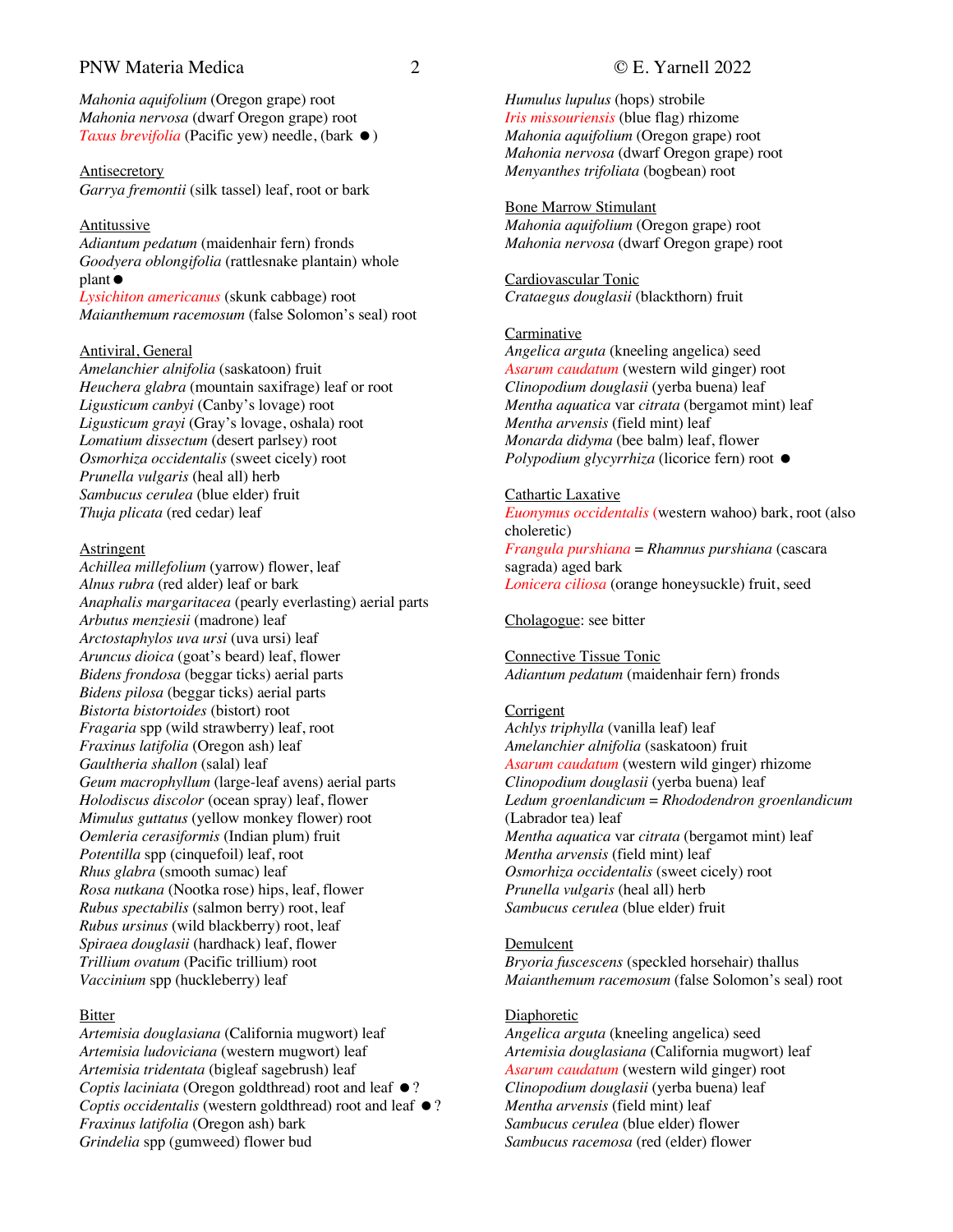# PNW Materia Medica 3 © E. Yarnell 2022

## Diuretic

*Daucus carota* (wild carrot) root, fruit *Equisetum telmateia* (northern giant horsetail) herb *Galium kamtschaticum* (northern wild bedstraw) herb *Galium triflorum* (sweet-scented bedstraw) herb *Juniperus communis* (juniper) cone *Pinus monticola* (western white pine) resin *Pinus ponderosa* (ponderosa pine) leaf *Solidago canadensis* (Canada goldenrod) flowering top *Urtica dioica* ssp *gracilis* (nettle) leaf

## Emetic

*Frangula purshiana* = *Rhamnus purshiana* (cascara sagrada) fresh bark *Lysichiton americanus* (skunk cabbage) root

## Emmenagogue

*Artemisia douglasiana* (California mugwort) leaf *Artemisia ludoviciana* (western mugwort) leaf *Artemisia tridentata* (bigleaf sagebrush) leaf

Expectorant, Relaxing: see antitussive

## Expectorant, Stimulating

*Balsamorhiza sagittata* (arrowleaf balsamroot) root *Balsamorhiza deltoidea* (deltoid balsamroot) root *Populus trichocarpa* (black cottonwood) resin, flower bud

## Hepatoprotective

*Cirsium arvense* (Canada thistle) seed, root *Cirsium edule* (edible thistle) seed, root

## Hormone Modulator

*Actaea elata* (western bugbane) root, leaf *Adiantum pedatum* (maidenhair fern) fronds *Nuphar polysepalum* (yellow pond lily) root *Paeonia brownii* (western peony) root *Trillium ovatum* (Pacific trillium) root

## **Hypnotic**

*Anemone occidentalis* (western pasqueflower) aerial parts *Epipactus gigantea* (stream orchid) root  $\bullet$ *Eschscholzia californica* (California poppy) whole plant *Humulus lupulus* (hops) strobile *Pedicularis bracteosa* (lousewort) flowering top *Pedicularis densiflora* (Indian warrior) flowering top *Pedicularis groenlandica* (elephant head) flowering top *Pedicularis racemosa* (sickletop lousewort) flowering top *Stachys rigida* (hedge nettle) aerial parts *Valeriana sitchensis* (Sitka valerian) root

## Hypoglycemic

*Oplopanax horridum* (devil's claw) root bark, fruit *Vaccinium myrtillus* (bilberry) fruit

Hypotensive (see also diuretics and spasmolytics) *Crataegus douglasii* (blackthorn) fruit, leaf, flower

*Phoradendron flavescens* (American mistletoe) whole plant (may be vasoconstricting) *Veratrum viride* (false hellebore) root

## Immunomodulator

*Aralia californica* (California spikenard) root, fruit *Oplopanax horridum* (devil's club) root bark, fruit *Trametes versicolor* (turkey tail) fruiting body

## Immunostimulant

*Larix occidentalis* (western larch) bark *Ligusticum canbyi* (Canby's lovage) root *Ligusticum grayi* (Gray's lovage, oshala) root *Lomatium dissectum* (lomatium) root *Lonicera ciliosa* (orange honeysuckle) flower (maybe) *Osmorhiza occidentalis* (sweet cicely) root *Thuja plicata* (red cedar) leaf

## Inflammation Modulator

*Achillea millefolium* (yarrow) flower, leaf *Actaea elata* (western bugbane) root *Anaphalis margaritacea* (pearly everlasting) aerial parts *Betula papyrifera* (paper birch) leaf *Bidens frondosa* (beggar ticks) aerial parts (urinary tract) *Bidens pilosa* (beggar ticks) aerial parts (urinary tract) *Chamaenerion angustifolium* (fireweed) flowering tops (pelvic) *Conyza canadensis* var *glabrata* (Canadian fleabane) flowering top *Cornus canadensis* (bunchberry) herb *Gaultheria shallon* (salal) leaf *Glycyrrhiza lepidota* (wild licorice) root *Grindelia* spp (gumweed) flower bud *Maianthemum racemosum* (false Solomon's seal) root *Myrica californica* (Pacific wax myrtle) leaf, bark (gums) *Populus tremuloides* (aspen) bark *Romneya coulteri* (matilija poppy) leaf *Salix* spp (willow) bark *Scrophularia californica* (California figwort) flowering tops *Vancouveria hexandra* (inside-out flower) root and aerial

# Insect Repellant

*Achlys triphylla* (vanilla leaf) leaf

## Insulin Sensitizing

*Aralia californica* (California spikenard) root, fruit *Mahonia aquifolium* (Oregon grape) root *Mahonia nervosa* (dwarf Oregon grape) root *Oplopanax horridus* (devil's club) root bark, fruit

## Lung Tonic

*Balsamorrhiza sagittata* (balsamroot) root *Lobaria pulmonaria* (lungwort lichen) thallus

## **Lymphagogue**

*Ceanothus velutinus* (buckbrush) root (and other spp) *Iris missouriensis* (blue flag) rhizome *Viola glabella* (stream violet) flower (and other spp)